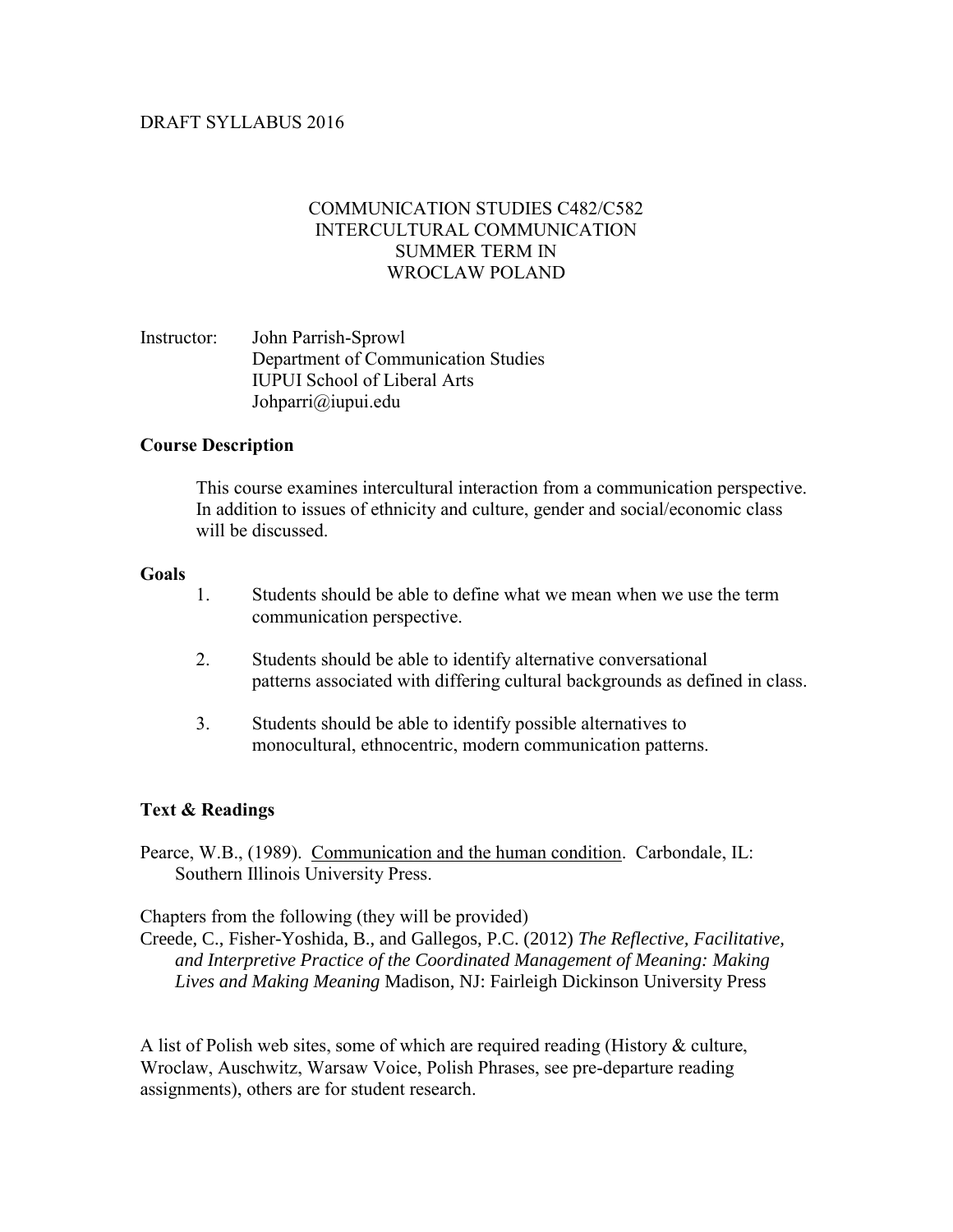# **Assignments & Activities**

| Conference:    | All students will participate in a 2-day conference with students<br>from the University of Wroclaw as well as from other countries.                                                                                                                                                                                                                                                                                                                                                                                                                                   |  |  |
|----------------|------------------------------------------------------------------------------------------------------------------------------------------------------------------------------------------------------------------------------------------------------------------------------------------------------------------------------------------------------------------------------------------------------------------------------------------------------------------------------------------------------------------------------------------------------------------------|--|--|
|                | This conference is designed to fulfill the following objectives:<br>An icebreaker. This venue creates an opportunity for<br>the students from several countries to get acquainted<br>and develop relationships that can lead to further<br>meetings, possibly home visits.<br>It provides an academic forum that enables students to<br>compare/contrast their respective approaches to the<br>study of communication.<br>It provides an opportunity for the U.S. students to learn<br>about higher education in Poland and elsewhere from<br>an up close perspective. |  |  |
| Conference:    | Each student is expected to prepare to fully participate in the<br>student conference. The conference is made up of four sessions<br>each lasting a half-day. The sessions will be organized around a<br>topic that will be introduced by 2 presentations followed by round<br>table discussions. Everyone should do enough background<br>research to prepare them to discuss the topics in a meaningful<br>informed manner.                                                                                                                                           |  |  |
| Research paper | Students will conduct research projects either as individuals or in<br>teams. Each team should produce one collective paper. Data for<br>these papers will be collected in Poland. The papers should be<br>written after returning to the U.S. They should be turned in no<br>later than the end of June.                                                                                                                                                                                                                                                              |  |  |
|                | The projects should cover some aspect of intercultural<br>communication that includes Poles and Polish culture in the data<br>and analysis. Students should have their topics approved by the<br>instructor prior to data collection. Data should include interviews,<br>observation and other artifacts relevant to the topic. The final<br>papers should be 20-25 pages in length and follow APA style<br>guidelines.                                                                                                                                                |  |  |
| Auschwitz:     | Students are required to go as a group to Auschwitz/Birkenau. It is<br>especially important that this trip be accounted for in rich detail in<br>their journals and discussed in the attending paper.                                                                                                                                                                                                                                                                                                                                                                  |  |  |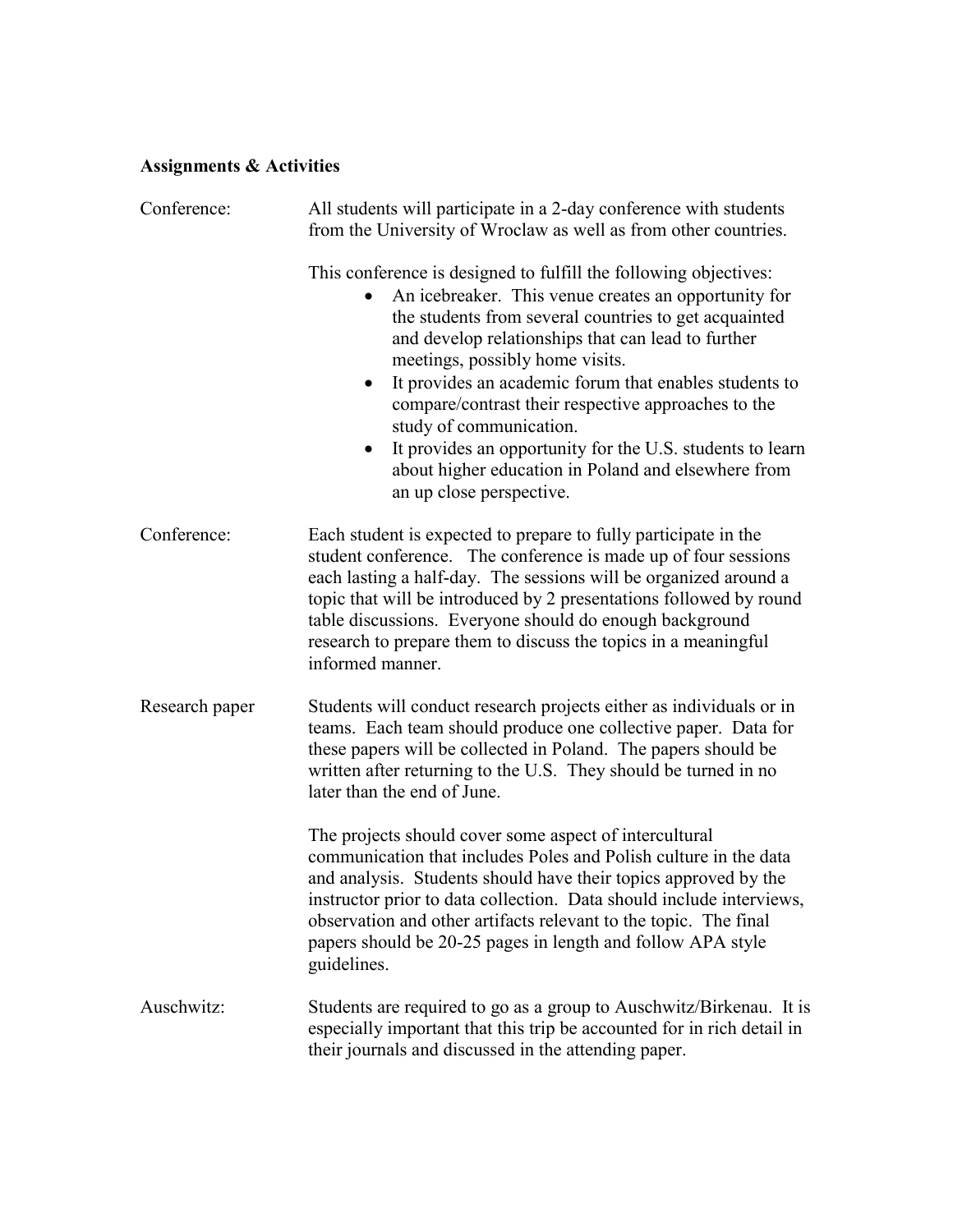| Journal       | Each student will keep a journal of his or her experiences with a<br>particular focus on communication as defined in class. This<br>journal should contain daily entries of interesting conversational<br>episodes and be as detailed as possible in description. The journal<br>should be legible to a reader other than the journalist (me) and<br>turned in with the journal paper. |
|---------------|----------------------------------------------------------------------------------------------------------------------------------------------------------------------------------------------------------------------------------------------------------------------------------------------------------------------------------------------------------------------------------------|
| Journal Paper | Each student will write a paper that connects the observations in<br>their journal with concepts from the text. The intent is to have<br>students analyze their experiences and observations with the<br>concepts taught in the course. This paper should be 10-15 pages<br>and follow APA style.                                                                                      |
| Participation | Each student is expected to participate in all activities fully,<br>professionally, and with civility. Every student should make every<br>effort to insure that both they and their peers have the best<br>educational experience possible.                                                                                                                                            |

# **Course Evaluation**

| Conference participation | 10%        |
|--------------------------|------------|
| Journal                  | <b>20%</b> |
| Journal Paper            | 30%        |
| Research project/paper   | 40%        |

# **Course schedule**

Pre-departure meetings

We will have 1 session prior to departure. The session will last 3 hours. The class is designed to fit within summer session 1.

- 1. In the meeting we will cover the following:
	- The goals and objectives of the course.
	- The requirements of the course.
	- The conference paper.
	- An introduction to the study of intercultural communication.

Readings assigned at this time are as follows: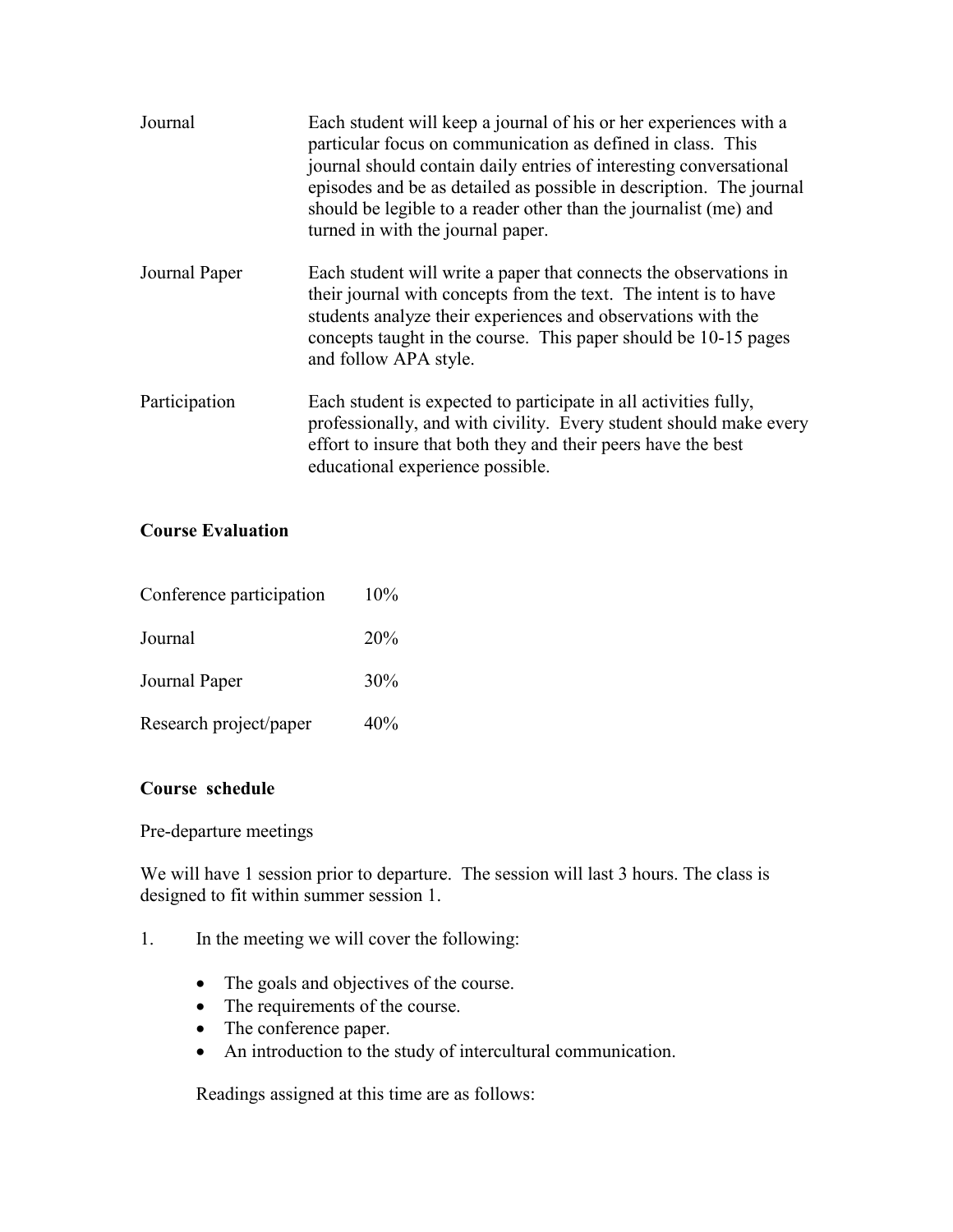- The web sites for Polish culture and history to be read by the second predeparture meeting.
- The web sites of Wroclaw to be read by the second pre-departure meeting.
- Web site for Auschwitz.
- Chapters 1-3 in the Pearce book.
- 2. In the pre-departure meeting we will cover the following:
	- The travel itinerary.
	- Rules for conduct.
	- The living arrangements and emergency procedures.
	- The basics of taking public transportation, buying groceries, etc.
	- Background on Polish history and culture.
	- Background on Auschwitz
	- Brief discussion of Pearce chapters.
	- The research project.
	- The journal project.

Days in Wroclaw

| Day 1 May $16$<br>Day 2 May 17 | Leave Indianapolis<br>Arrive in Wroclaw                                                              |  |  |
|--------------------------------|------------------------------------------------------------------------------------------------------|--|--|
|                                | Dormitory check in<br>٠<br>Orientation<br>$\bullet$<br>Dinner with Friends from Wroclaw<br>$\bullet$ |  |  |
| Day $3$ May 18                 | Orientation                                                                                          |  |  |
|                                | Walking tour of Wroclaw<br>(Human Condition, Introduction, Chapter 1,2)<br>Class<br>$\bullet$        |  |  |
| Day 4 May $19$                 | Conference                                                                                           |  |  |
| Day 5 May 20                   | Conference                                                                                           |  |  |
| Day $6$ May $21$               | Class (Human Condition, chapters 3,4,5,6                                                             |  |  |
| Day 7 May 22                   | Free day                                                                                             |  |  |
| Day 8 May 23                   | Trip to Auschwitz                                                                                    |  |  |

Day 9 May 24 Class (Human Condition, Chapters 7,8)